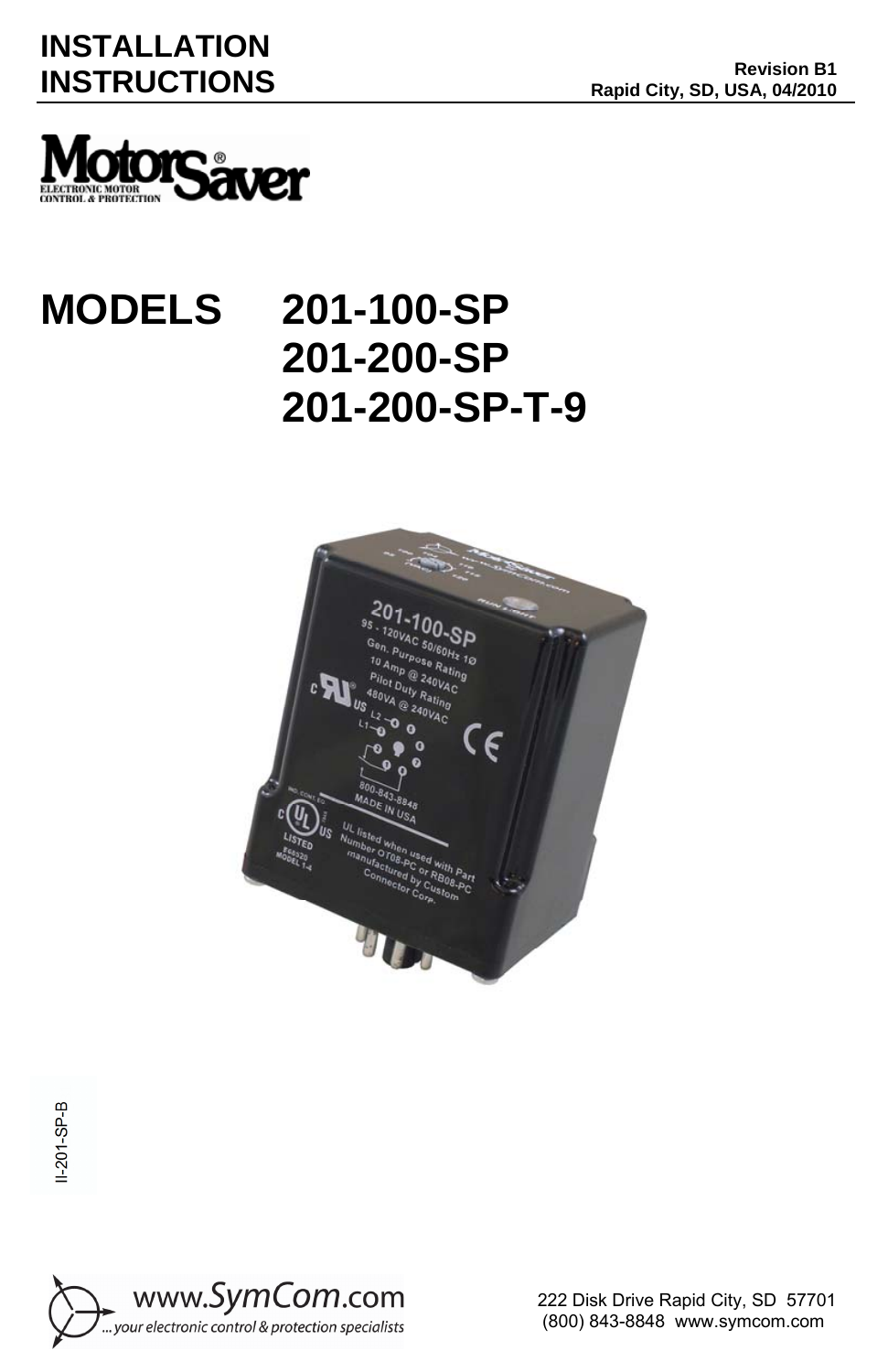HAZARDOUS VOLTAGES MAY BE PRESENT DURING INSTALLATION. Electrical shock can cause death or serious injury. Installation should be done by qualified personnel following all national, state and local electrical codes.

#### **BE SURE POWER IS DISCONNECTED PRIOR TO INSTALLATION! FOLLOW NATIONAL, STATE AND LOCAL CODES. READ THESE INSTRUCTIONS ENTIRELY BEFORE INSTALLATION.**

SymCom's MotorSaver® Models 201-XXX-SP and 201-200-SP-T-9 are voltage monitors designed to protect single-phase motors regardless of size. They can be used on 95-120VAC (201-100-SP) or 190-240VAC (201-200-SP and 201-200-SP-T-9) motors to prevent damage caused by low voltage. High voltage detection is included only on the 201-200-SP-T-9 model.

#### **CONNECTIONS**

- 1. Locate a convenient location in or near the motor control panel. If the location is wet or dusty, the MotorSaver® should be mounted in a NEMA 4 or 12 enclosure.
- 2. Mount an 8-pin socket to the motor control back panel (SymCom P/N OT08-PC, sold separately, is required for UL rating).
- 3. Connect L1 and L2 (terminals 3 and 4 for Model 201-XXX-SP and terminals 6 and 7 for Model 201-200-SP-T-9) to the LINE SIDE of the motor starter as shown in Figures 1 and 2.
- 4. Connect the output relay to the circuitry to be controlled. For motor control, connect the normally open contact in series with the magnetic coil of the motor starter as shown in Figures 1 and 2. For alarm operation, connect the normally closed contact in series with the control circuit (terminals 1 and 2).
- 5. Plug the MotorSaver<sup>®</sup> into the socket.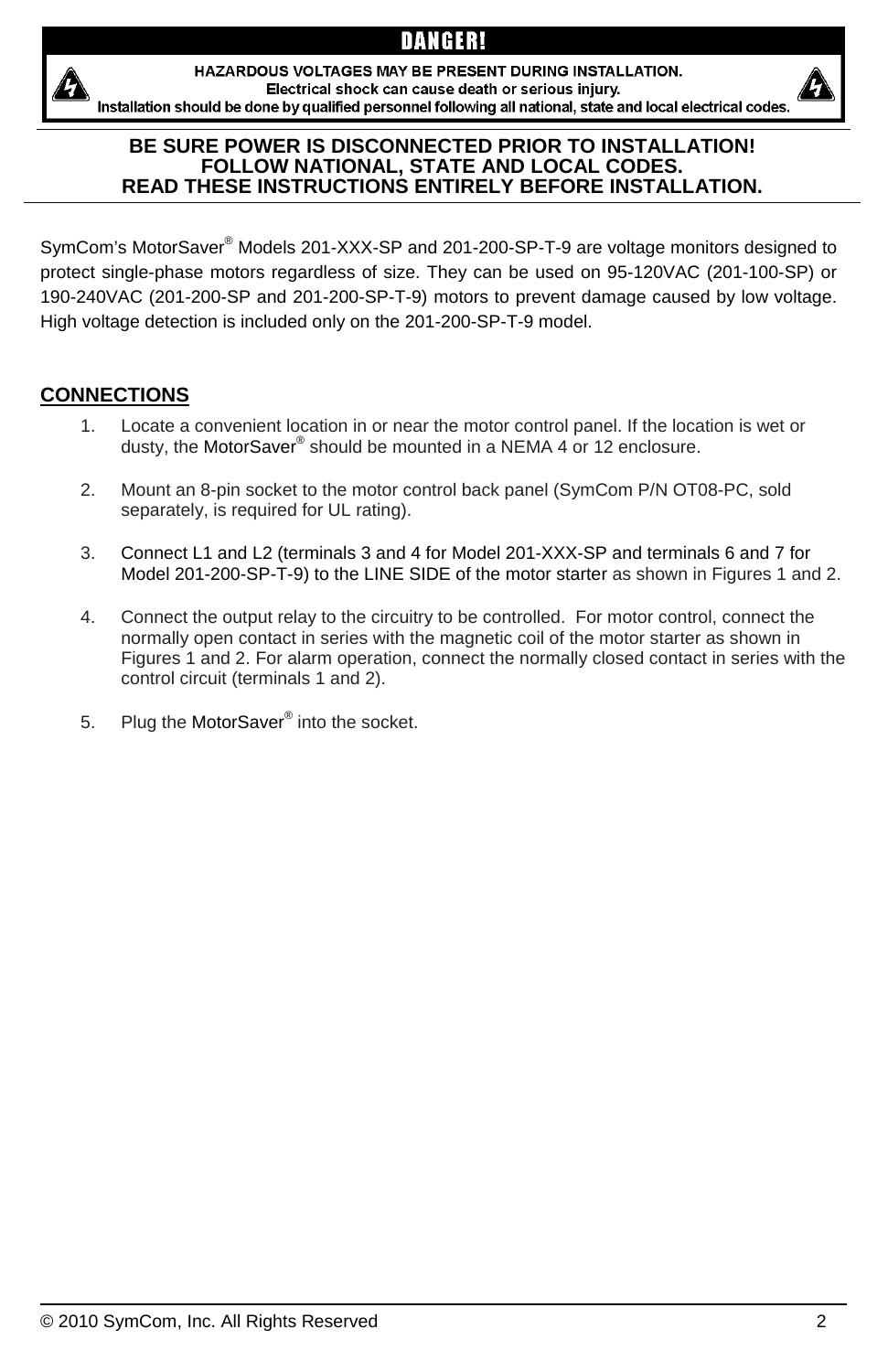

**Figure 1: Typical Wiring Diagram for 201-100-SP, 201-200-SP** 



**Figure 2: Typical Wiring Diagram for 201-200-SP-T-9**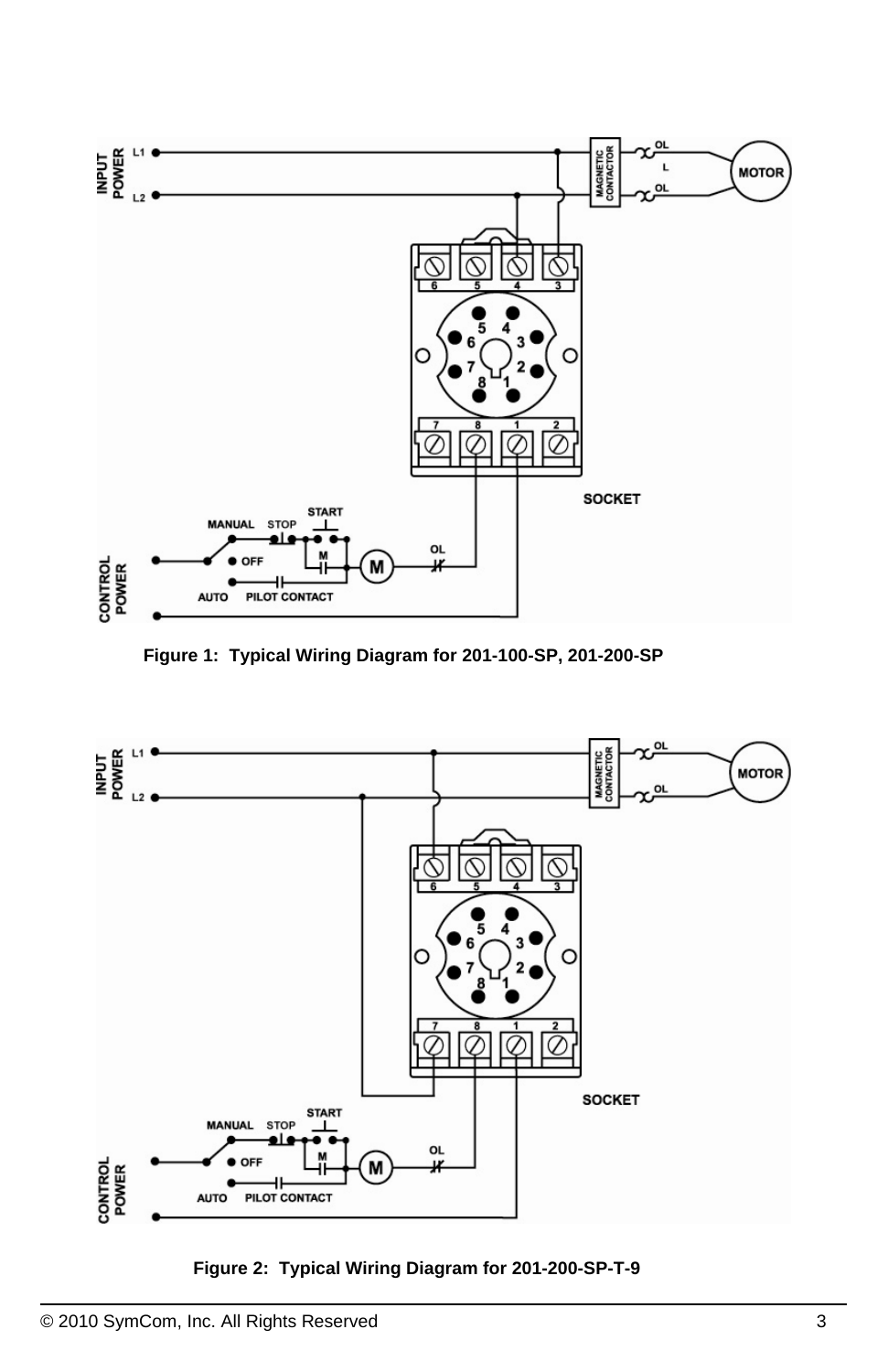

**Figure 3: Pin-Out for 201-100-SP and 201-200-SP**



**Figure 4: Pin-Out for 201-200-SP-T-9** 

#### **SETTINGS**

Rotate the LINE VOLTAGE ADJUSTMENT knob to the nominal line voltage feeding the motor to be protected.



**Figure 5: Adjustable Settings**

#### **OPERATION**

After applying power to the MotorSaver<sup>®</sup>, the green RUN light will blink during the restart delay. After the restart delay time has expired, the MotorSaver® will energize its output contacts (open the normally closed and close the normally open contacts) and the RUN light will turn solid green.

If the contacts do not energize and the RUN light does not turn solid green, see the TROUBLESHOOTING section

| <b>INDICATOR LIGHT</b>        | <b>STATUS</b>                      |
|-------------------------------|------------------------------------|
| <b>GREEN</b>                  | <b>RUN</b>                         |
| <u>ллпппп</u><br><b>GREEN</b> | <b>RESTART DELAY</b>               |
| <b>RED</b>                    | <b>LOW VOLTAGE</b>                 |
| <b>RED</b>                    | HIGH VOLTAGE (201-200-SP-T-9 ONLY) |

#### **Table 1: Diagnostic Indicator Lights**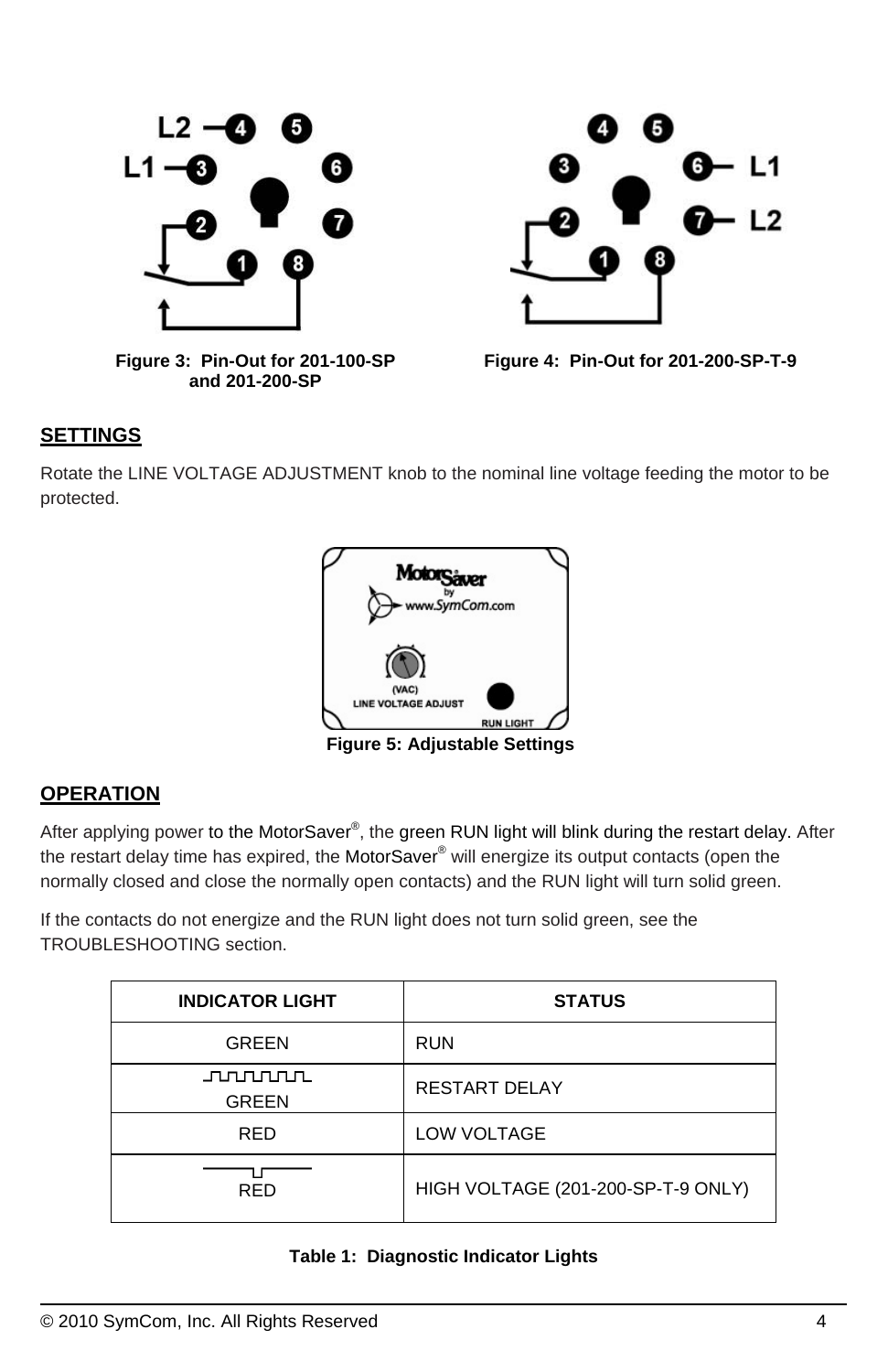### **TROUBLESHOOTING**

| <b>SYMPTOM</b>                                                       | LIGHT<br><b>PATTERN</b>          | <b>SOLUTION</b>                                                                                                                                                                                                                                                                                                           |
|----------------------------------------------------------------------|----------------------------------|---------------------------------------------------------------------------------------------------------------------------------------------------------------------------------------------------------------------------------------------------------------------------------------------------------------------------|
| No lights are on -<br>the unit seems<br>completely dead              | N/A                              | Verify input power is connected to terminals as shown<br>in Figures 1 and 2. If the voltage is below the specified<br>operating voltage, the MotorSaver <sup>®</sup> does not have<br>enough power to operate its internal electronics. If the<br>voltage is correct, call SymCom at (800) 843-8848 or<br>(605) 348-5580. |
| Red light is blinking<br>in this pattern<br>(201-200-SP-T-9<br>ONLY) | <b>RED</b>                       | The voltage is high. If the voltage is 7% above the line<br>voltage adjustment setting, the MotorSaver® is<br>functioning properly. If the voltage is within 7%, call<br>SymCom at (800) 843-8848 or (605) 348-5580.                                                                                                      |
| Red light is on<br>steady                                            | <b>RED</b>                       | The voltage is low. If the voltage is 7% below the line<br>voltage adjustment setting, the MotorSaver® is<br>functioning properly. If the voltage is within 7%, call<br>SymCom at (800) 843-8848 or (605) 348-5580.                                                                                                       |
| Green light blinks<br>and motor is not<br>running                    | <b>ՄՄԱ</b> ՄԱՄԱՆ<br><b>GREEN</b> | The MotorSaver <sup>®</sup> is timing through the restart delay<br>and will energize its contacts when finished                                                                                                                                                                                                           |
| Green light is on<br>steady, but motor<br>does not start             | <b>GREEN</b>                     | The MotorSaver <sup>®</sup> is in run mode. Ensure other control<br>devices are allowing the motor to start. Check control<br>circuit for loose wires or malfunctioning switches.                                                                                                                                         |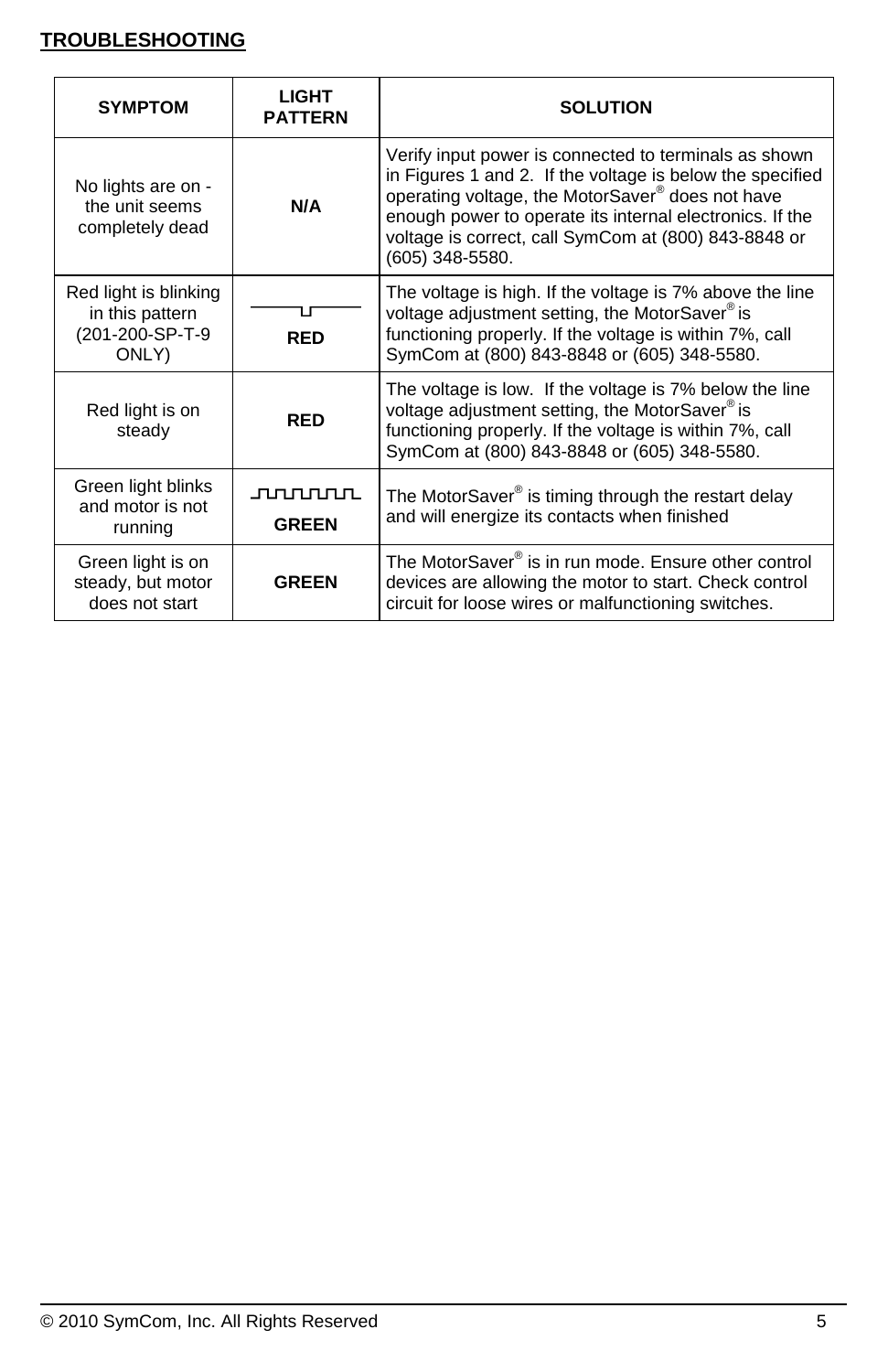#### **DIMENSIONS**



**NOTE:** Use of the OT08-PC or RB08-PC octal socket, manufactured by Custom Connector Corp., is required for the MotorSaver to qualify as a UL Listed device. The OT08-PC is 35mm DIN rail compatible.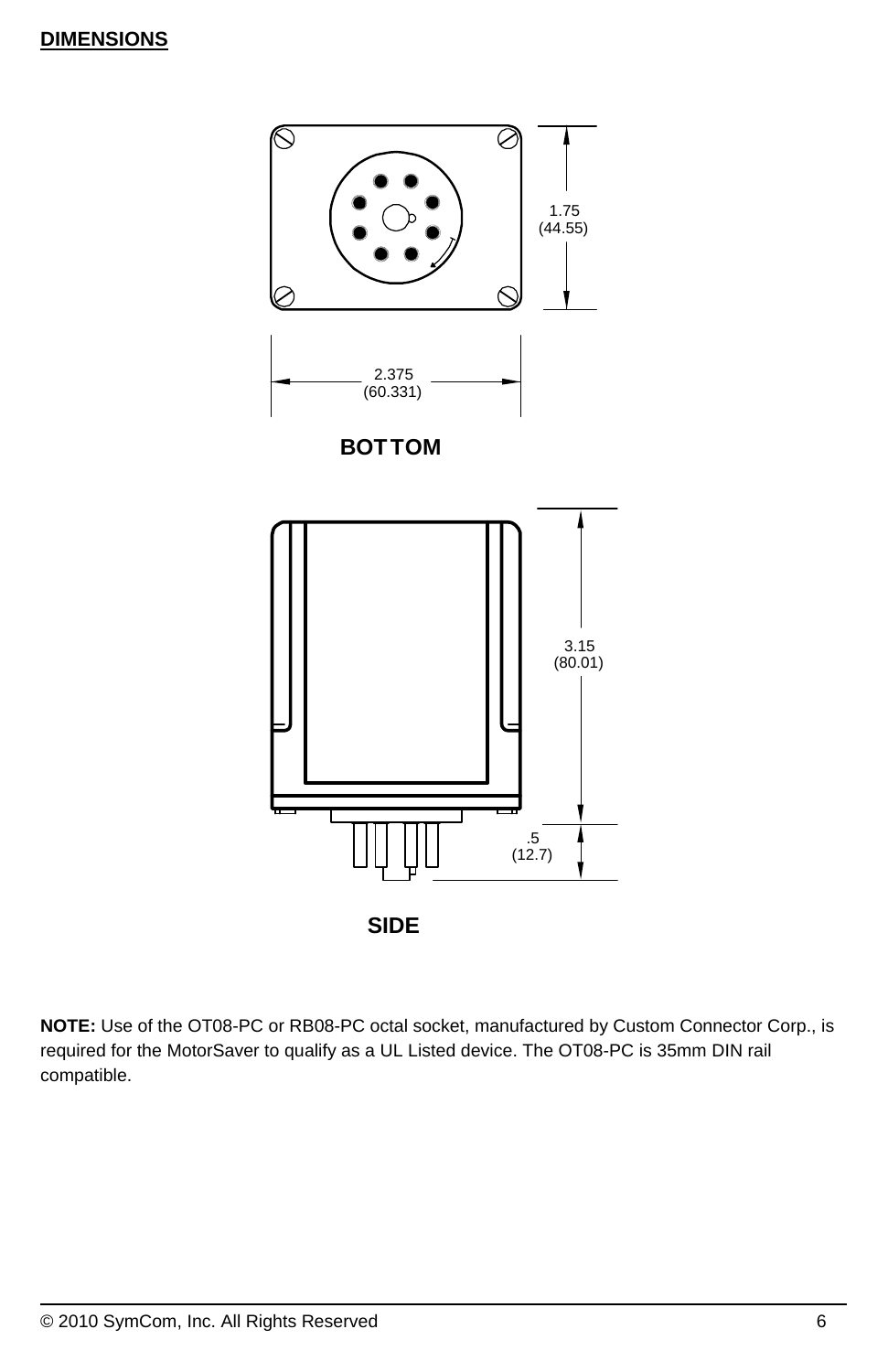### **MOTORSAVER**®  **201-XXX-SP SPECIFICATIONS**

| <b>Functional Characteristics</b>          |                                                                          |
|--------------------------------------------|--------------------------------------------------------------------------|
| Low Voltage                                |                                                                          |
| Trip                                       | 90% of setting                                                           |
| Reset                                      | 93% of setting                                                           |
| High Voltage (201-200-SP-T-9 ONLY)         |                                                                          |
| Trip                                       | 110% of setting                                                          |
| Reset                                      | 107% of setting                                                          |
| <b>Trip Delay</b>                          |                                                                          |
| High/Low Voltage                           | 4 seconds                                                                |
| <b>Restart Delay</b>                       | 2 seconds                                                                |
| <b>Input Characteristics</b>               |                                                                          |
| Line Supply Voltage                        |                                                                          |
| 201-100-SP                                 | 95-120VAC                                                                |
| 201-200-SP                                 | 190-240VAC                                                               |
| 201-200-SP-T-9                             | 190-240VAC                                                               |
| Frequency                                  | 50/60Hz                                                                  |
| <b>Output Characteristics</b>              |                                                                          |
| <b>Output Contact Rating</b>               |                                                                          |
| <b>Pilot Duty</b>                          | 480VA @ 240VAC                                                           |
| <b>General Purpose</b>                     | 10A @ 240VAC                                                             |
| <b>General Characteristics</b>             |                                                                          |
| Environmental                              |                                                                          |
| Ambient Operating Temperature <sup>1</sup> | -40° to 70°C (-40° to 158°F)                                             |
| <b>Relative Humidity</b>                   | 10-95%, non-condensing per IEC 68-2-3                                    |
| Maximum Input Power                        | 5 W                                                                      |
| <b>Standards Passed</b>                    |                                                                          |
| Electrostatic Discharge (ESD)              | IEC 61000-4-2, Level 3, 6kV contact, 8kV air                             |
| Radio Frequency Immunity, Radiated         | 150 MHz, 10V/m                                                           |
| <b>Fast Transient Burst</b>                | IEC 61000-4-4, Level 4, 4kV input power and controls                     |
| Surge Immunity                             |                                                                          |
| <b>IEC</b>                                 | IEC 61000-4-5, Level 4, 4kV line-to-line; Level 4, 4kV<br>line-to-ground |
| ANSI/IEEE                                  | C62.41 Surge and Ring Wave Compliance to a level                         |
|                                            | of 6kV line-to-line                                                      |
| <b>Hi-Potential Test</b>                   | Meets UL508                                                              |
|                                            | $(2 x \text{ rated V} + 1000 V \text{ for } 1 \text{ minute})$           |
| <b>Safety Marks</b>                        |                                                                          |
| UL listed (OT08 octal socket               | UL508 (File #E68520)                                                     |
| required)                                  |                                                                          |
| CЕ                                         | IEC 60947-6-2                                                            |
| Dimensions                                 | 1.750" H x 2.375" W x 4.125" D (with socket)                             |
| Weight                                     | 9 oz.                                                                    |
| Enclosure                                  | Polycarbonate                                                            |
| <b>Mounting Method</b>                     | Plugs into OT08 Socket                                                   |
| Wire Gauge                                 | 12-22 AWG Solid or Stranded                                              |
| Terminal Torque for P/N OT08 Socket        | 12 in. - lb                                                              |

 $\overline{a}$ 

<span id="page-6-0"></span> $1$  The ambient air temperature is the air temperature directly surrounding the product.